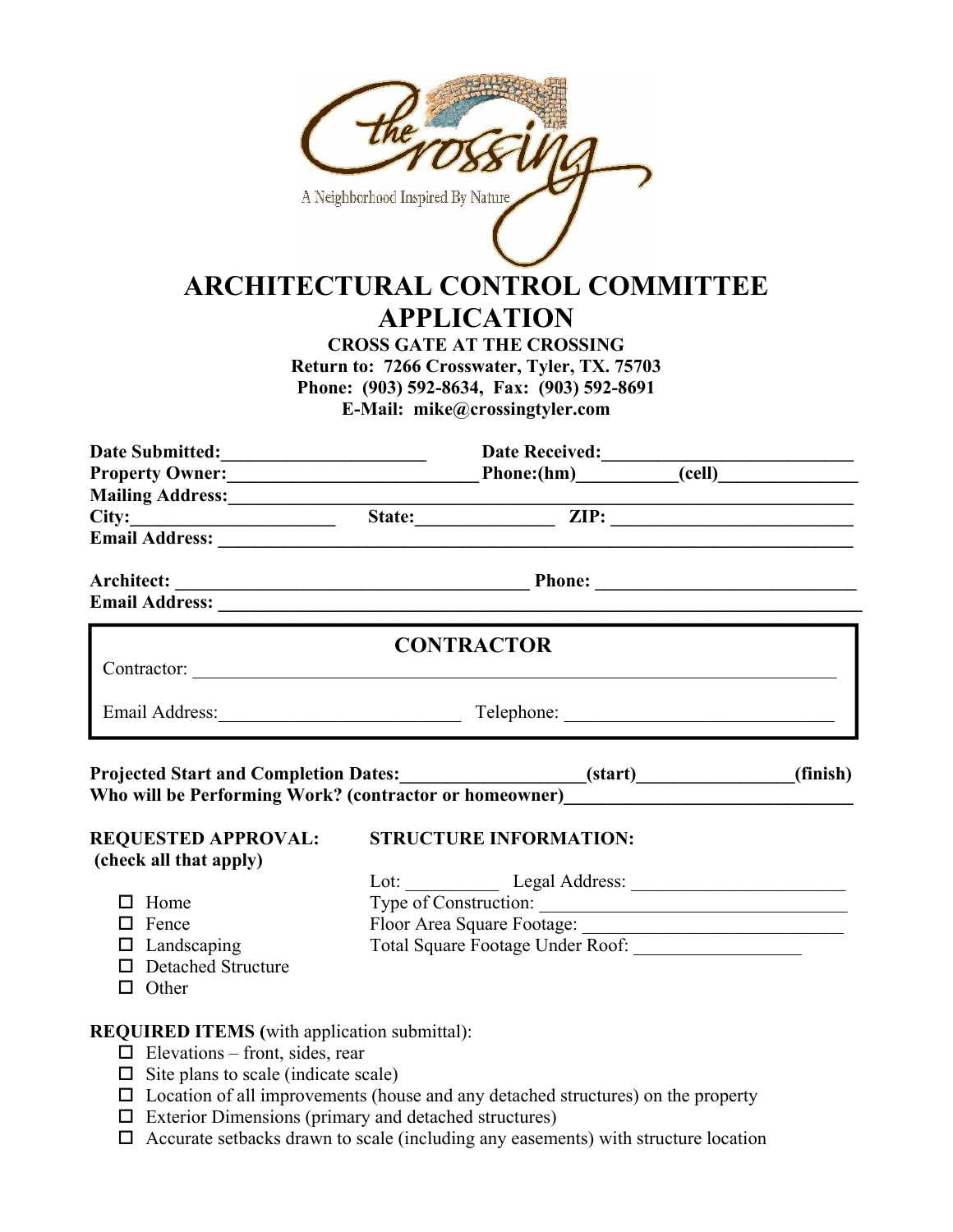- $\square$  Distances between structures (if any detached structures)
- $\square$  Location of improvements such as porches, decks, garages, driveways, pool or spa, etc...
- $\Box$  Fence type, height, and location on property
- $\Box$  Exterior color scheme (type of facade, accents, roofing material)
- $\Box$  Drainage plan for the lot if changes in grade or other conditions adversely affecting drainage are anticipated (generally, approval will be denied if adjoining properties are adversely affected by changes in drainage)
- $\Box$  Landscape site plan (can be submitted at a later date with an additional fee)

### **PLEASE CHECK ALL APPLICABLE ITEMS**

### **FENCING: (REFER TO SECTION 4.02) ALL FENCE APPLICATIONS MUST BE SUBMITTED WITH A LOT SURVEY (OR PLAT DRAWING) WHICH IDENTIFIES THE FENCING LOCATION AND DIMENSIONS.**

FENCING TYPE (ex. Ornamental iron, stone, brick etc.): COLOR/FINISH: HEIGHT: COLUMNS MATERIALS (ROCK,BRICK, WROUGHT IRON, ETC.IF ANY) Number of Gates: \_\_\_\_\_\_\_\_\_ (Indicate on Lot Survey)

*Please also remember the "finished" side of the fence must face out!* 

### **HOME ADDITIONS, EXTENSIONS OR RECREATIONAL USES: CHECK ALL THAT APPLY: OSTORAGE SHED** HOUSE ADDITION CHANGES IN HOUSE ELEVATION PATIO/PORCH OR DECK □POOL OR SPA LANDSCAPING STRUCTURE PLAY EQUIPMENT  $\Box$  OTHER:(PLEASE DESCRIBE)  $\mathcal{L}_\mathcal{L} = \mathcal{L}_\mathcal{L}$

 *ALL ITEMS LISTED ABOVE MUST BE SUBMITTED WITH A DETAILED PLAN AND SPECIFICATION OF EACH ITEM. PLANS SHOULD INCLUDE A DETAILED ELEVATION AND PLAN VIEW OF THE STRUCTURE. SPECIFICATIONS SHALL INCLUDE ALL COLOR SELECTIONS AND BUILDING MATERIALS TO BE USED. ALL ITEMS MUST BE SUBMITTED WITH A COPY OF THE LOT SURVEY AND ALL STRUCTURE LOCATIONS MUST BE IDENTIFIED ON THE SURVEY. PHOTOGRAPHS OR CATALOG PICTURES ARE ALSO HELPFUL FOR REVIEW.* 

**Notes to the Applicant:** 

- **1. Homeowner(s) is responsible for obtaining all necessary permits**
- **2. I understand that no construction activity shall take place prior to the approval of the ACC. The ACC will take a minimum of eight (8) days and a maximum of thirty (30) days to approve the project. If alterations are made prior to approval I may be required to return the property to its former condition at my own expense if this application is not approved wholly or in part, and that I may be required to pay all legal expenses incurred if legal action becomes necessary.**
- **3. I understand that members of the Architectural Control Committee are permitted to enter on my property to make reasonable inspection of proposed construction locations.**
- **4. It is understood that I am aware of the Covenants, Conditions and Restrictions and Architectural Controls for Cross Gate at The Crossing with regard to the review process.**